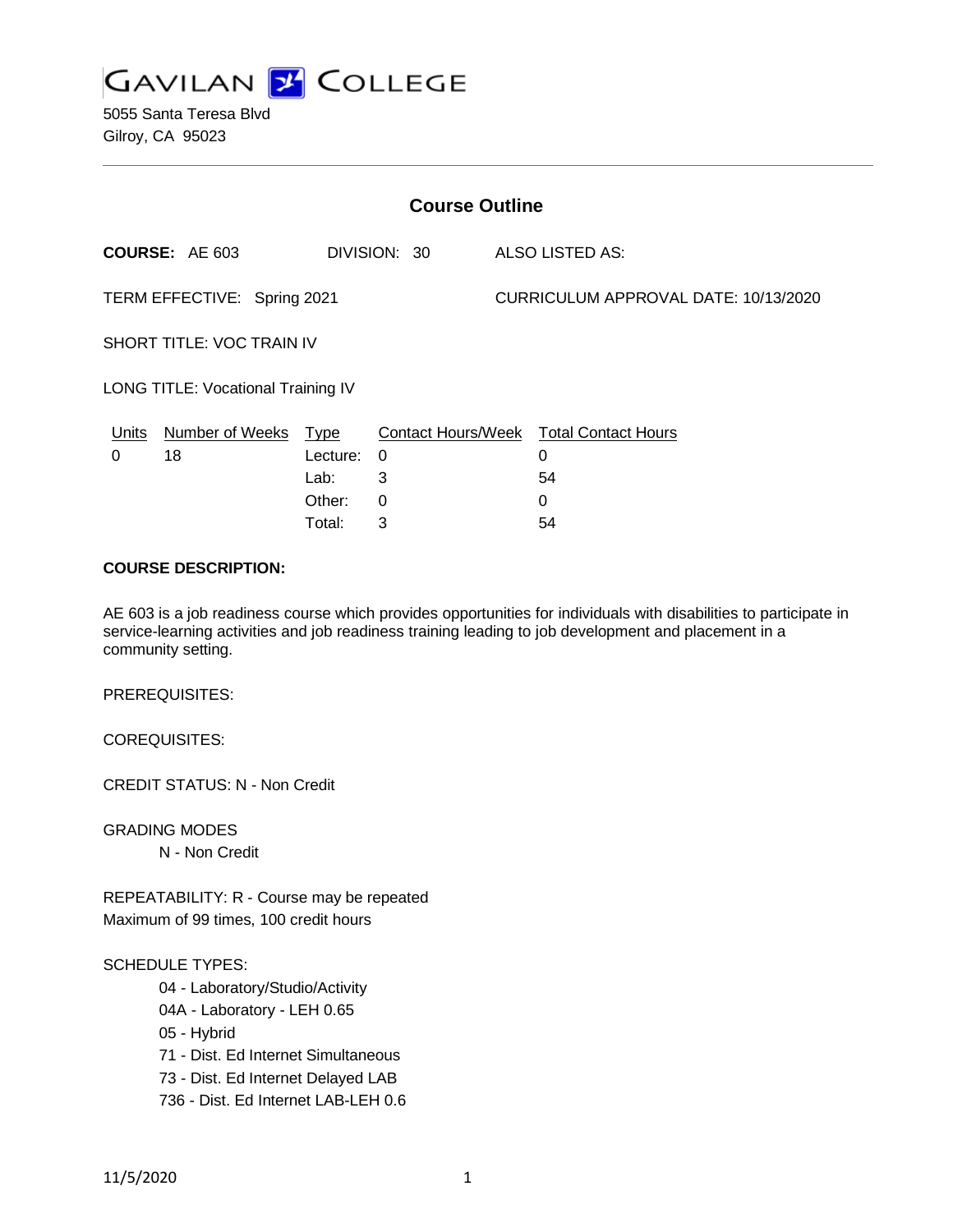### **STUDENT LEARNING OUTCOMES:**

1. Complete a master application and develop a functional resume. Measure of assessment: Demonstration, written report

2. Demonstrate proper interviewing techniques. Measure of assessment: Demonstration, role playing, oral report

3. Practice service-learning activities on and off campus for the purpose of evaluating work habits and skills. Measure of assessment: Performance, observation, oral report

4. Evaluate potential job sites and conduct informational interviews to clarify interests. Measure of assessment: Performance, oral report

5. Submit applications to potential employers of their choice.

Measure of assessment: Performance, written report

# **CONTENT, STUDENT PERFORMANCE OBJECTIVES, OUT-OF-CLASS ASSIGNMENTS**

## Curriculum Approval Date: 10/13/2020 - **DE MODIFICATION ONLY**

3 Hours

Content: Review syllabus. SPO: Students will participate in vocational interest testing and discuss the results with their co-workers and instructors.

3 Hours

Content: Service-learning will be introduced. SPO: Students will participate in service-learning projects throughout campus.

6 Hours

Content: Service-learning activities will be performed with community organizations off campus. SPO: Students will participate in service-learning projects off campus.

3 Hours

Content: The Skills Triad will be examined. SPO: Using a skills inventory, students will identify their primary work-related strengths.

3 Hours

Content: Introduction of vocational goals and contract. SPO: Students will develop short-term vocational goals and complete a goal-setting contract.

3 Hours

Content: Instructions on how to complete a master application. SPO: Students will complete a master application.

3 Hours

Content: Discussion on personal achievements and experiences. SPO: Students will describe a personal achievement experience and present their stories to the rest of the class.

## 3 Hours

Content: Work values will be explored. SPO: Students will identify and prioritize their own work values. 3 Hours

Content: Resume writing will be introduced. SPO: Students will create a resume which highlights their transferable skills and relevant work experience.

3 Hours

Content: Using the computer lab, students will type the initial draft of their resume and learn how to save it on removable storage. SPO: Students will explore resources such as the internet, newspaper and personal contacts to locate employers who are hiring.

6 Hours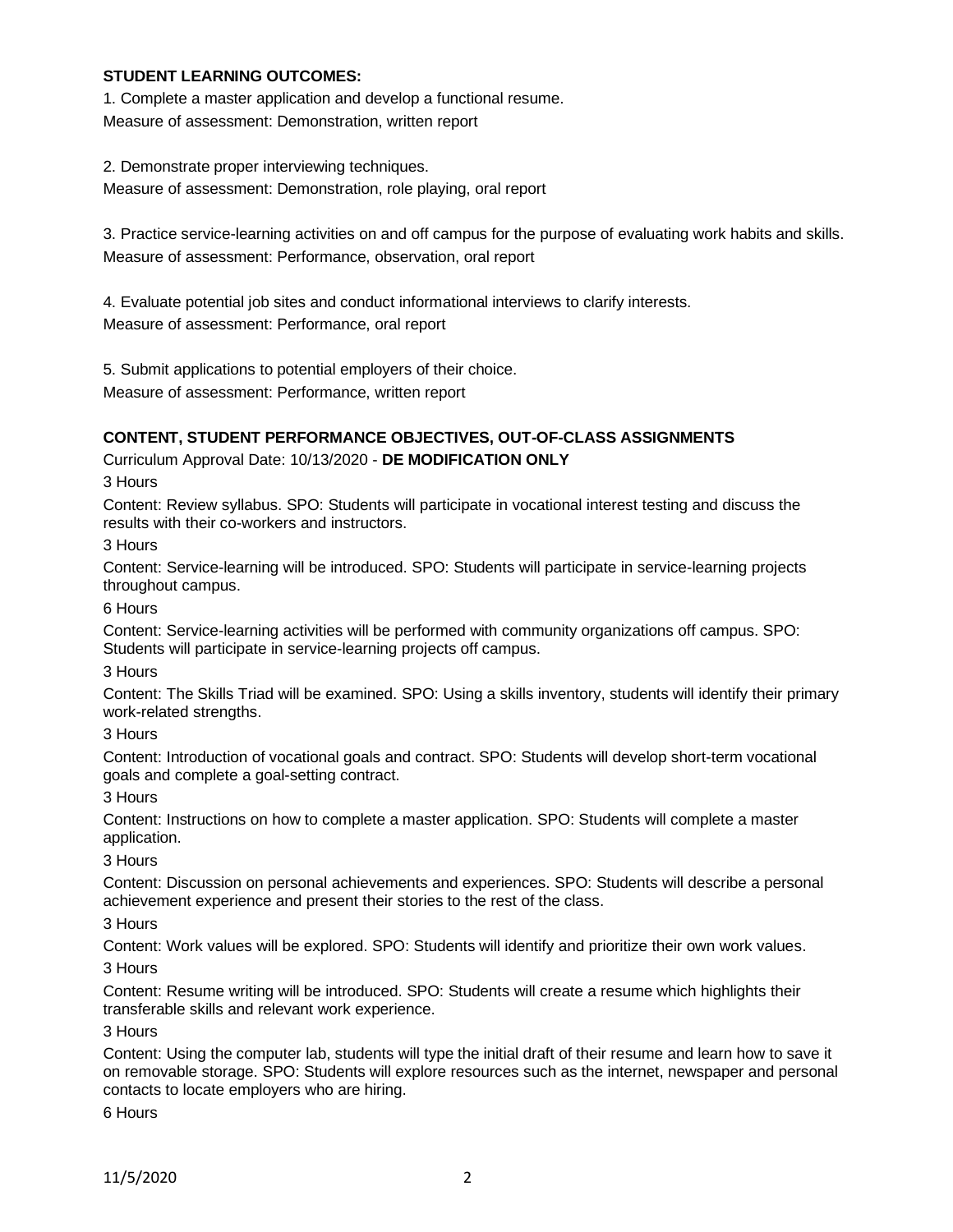Content: Field trip to employment agencies. SPO: Students will learn how to post their resumes online and how to log on to various job websites.

3 Hours

Content: Time management skills will be reviewed. SPO: Students will utilize a daily planner to organize their job search.

3 Hours

Content: Introduction of interview techniques. SPO: Students will learn proper interviewing techniques and will participate in mock interviews with their coworkers and instructors.

4 Hours

Content: Follow up of interviewing strategies and contacting potential employers. SPO: Students will arrange to visit 3 different job sites and to interview three employers.

3 Hours

Content: Completing job applications. SPO: Students will submit applications to at least two prospective employers.

2 Hours

Final: Review informational interviews and follow up with employers to whom applications were submitted.

### **METHODS OF INSTRUCTION:**

On the job training, individualized instruction and group discussions.

## **OUT OF CLASS ASSIGNMENTS:**

Required Outside Hours: 0 Assignment Description: No out of class assignments required since it is a lab course.

### **METHODS OF EVALUATION:**

Writing assignments Percent of total grade: 5.00 % Writing assignments: 5% - 10% Written homework Skill demonstrations Percent of total grade: 90.00 %

### **REPRESENTATIVE TEXTBOOKS:**

Required None